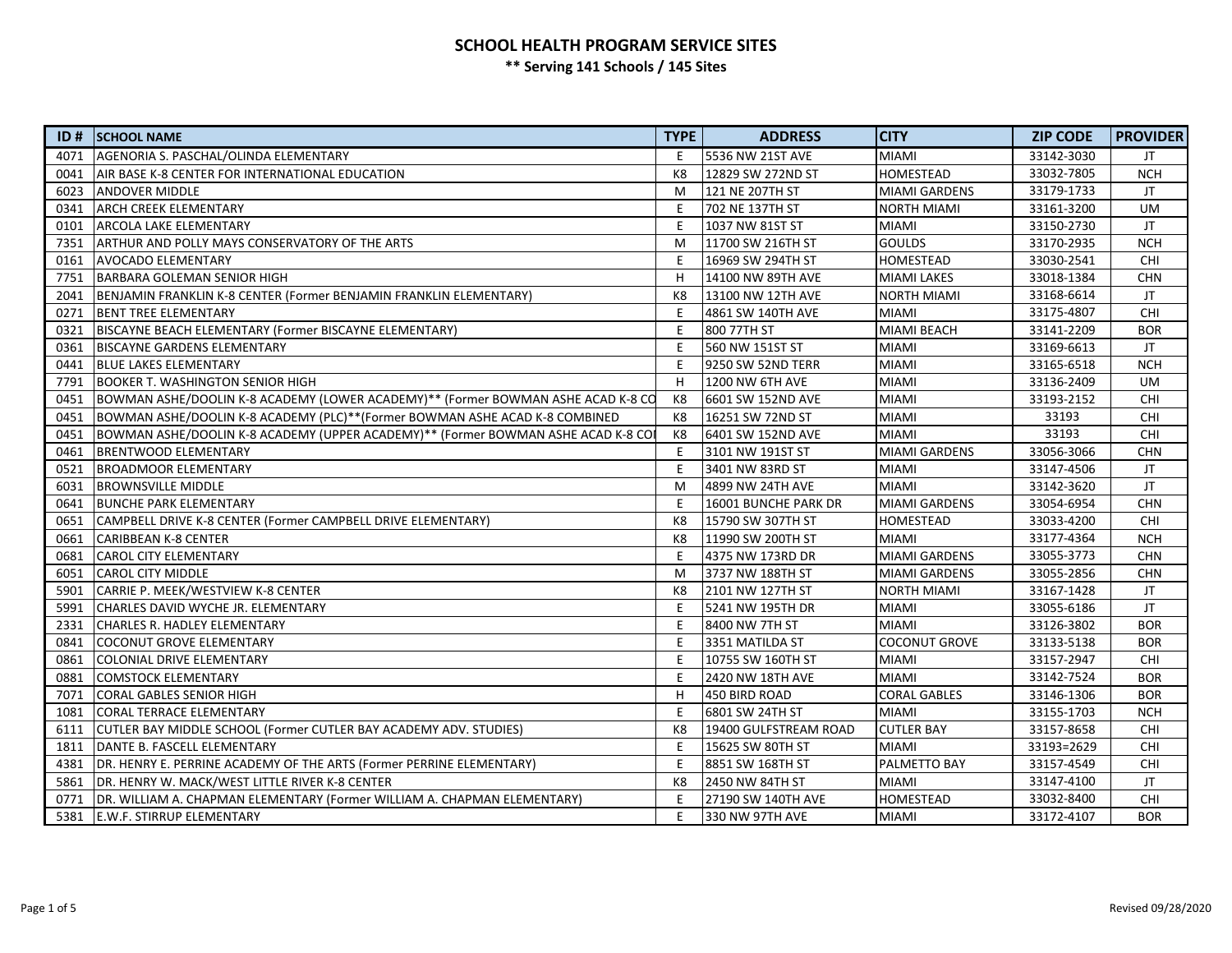## **SCHOOL HEALTH PROGRAM SERVICE SITES \*\* Serving 141 Schools / 145 Sites**

| ID#  | <b>SCHOOL NAME</b>                                                                  | <b>TYPE</b>    | <b>ADDRESS</b>         | <b>CITY</b>                | <b>ZIP CODE</b> | <b>PROVIDER</b> |
|------|-------------------------------------------------------------------------------------|----------------|------------------------|----------------------------|-----------------|-----------------|
| 1561 | <b>EARLINGTON HEIGHTS ELEMENTARY</b>                                                | E              | 4750 NW 22ND AVE       | <b>MIAMI</b>               | 33142-4015      | JT              |
| 1601 | EDISON PARK K-8 CENTER (Former EDISON PARK ELEMENTARY)                              | K <sub>8</sub> | 500 NW 67TH ST         | <b>MIAMI</b><br>33150-3917 |                 | JT.             |
| 1641 | <b>EMERSON ELEMENTARY</b>                                                           | E              | 8001 SW 36TH ST        | <b>MIAMI</b>               | 33155-3420      | <b>NCH</b>      |
| 2351 | ENEIDA M. HARTNER ELEMENTARY                                                        | E              | 401 NW 29TH ST         | <b>MIAMI</b>               | 33127-3915      | JT              |
| 5051 | ERNEST R. GRAHAM K-8 ACADEMY (Former ERNEST R. GRAHAM K-8 CENTER)                   | K8             | 7330 WEST 32ND AVE     | <b>HIALEAH</b>             | 33018-5211      | JT              |
| 1841 | <b>FLAGAMI ELEMENTARY</b>                                                           | E              | 920 SW 76TH AVE        | MIAMI                      | 33144-4430      | <b>CHN</b>      |
| 1921 | <b>FLAMINGO ELEMENTARY</b>                                                          | E              | 701 E 33RD ST          | <b>HIALEAH</b>             | 33013-3354      | JT              |
| 2001 | <b>FLORIDA CITY ELEMENTARY</b>                                                      | E              | 364 NW 6TH AVE         | <b>FLORIDA CITY</b>        | 33034-3216      | CHI             |
| 5561 | <b>FRANCES S. TUCKER ELEMENTARY</b>                                                 | E              | 3500 DOUGLAS RD        | <b>MIAMI</b>               | 33133-5708      | <b>BOR</b>      |
| 2081 | <b>FULFORD ELEMENTARY</b>                                                           | E              | 16140 NE 18TH AVE      | <b>NORTH MIAMI BEACH</b>   | 33162-4748      | <b>UM</b>       |
| 7051 | <b>G. HOLMES BRADDOCK SENIOR HIGH</b>                                               | H              | 3601 SW 147TH AVE      | <b>MIAMI</b>               | 33185-3916      | CHI             |
| 4031 | <b>GATEWAY ENVIRONMENTAL K-8 LEARNING CENTER</b>                                    | K8             | <b>955 SE 18TH AVE</b> | HOMESTEAD                  | 33035-1901      | <b>CHI</b>      |
| 6071 | GEORGE WASHINGTON CARVER MIDDLE (Former G. W. CARVER MIDDLE)                        | M              | 4901 LINCOLN DR        | <b>CORAL GABLES</b>        | 33133-5635      | <b>BOR</b>      |
| 6011 | GEORGIA JONES-AYERS MIDDLE (Former ALLAPATTAH MIDDLE)                               | M              | 1331 NW 46TH ST        | <b>MIAMI</b>               | 33142-4143      | JT.             |
| 4801 | GERTRUDE K. EDELMAN/SABAL PALM ELEMENTARY                                           | E              | 17101 NE 7TH AVE       | <b>NORTH MIAMI BEACH</b>   | 33162-2033      | <b>UM</b>       |
| 0311 | <b>GOULDS ELEMENTARY</b>                                                            | E              | 23555 SW 112TH ST      | HOMESTEAD                  | 33032-4506      | <b>CHI</b>      |
| 2281 | <b>GREYNOLDS PARK ELEMENTARY</b>                                                    | E              | 1536 NE 179TH ST       | <b>NORTH MIAMI BEACH</b>   | 33162-1408      | UM              |
| 4491 | HENRY E.S. REEVES K-8 CENTER (Frm HENRY E.S. REEVES ELEMENTARY merged w. MIAMI PARK | K8             | 2005 NW 111TH ST       | <b>MIAMI</b>               | 33167-3819      | JT              |
| 6171 | <b>HENRY H. FILER MIDDLE</b>                                                        | M              | 531 W 29TH ST          | <b>HIALEAH</b>             | 33012=5711      | <b>CHN</b>      |
| 6001 | HERBERT A. AMMONS MIDDLE                                                            | M              | 17990 SW 142ND AVE     | <b>MIAMI</b>               | 33177-7774      | <b>CHI</b>      |
| 2111 | HIALEAH GARDENS ELEMENTARY                                                          | E              | 9702 NW 130TH ST       | <b>HIALEAH GARDENS</b>     | 33018-1689      | JT              |
| 6231 | <b>HIALEAH MIDDLE</b>                                                               | M              | 6027 E 7TH AVE         | <b>HIALEAH</b>             | 33013-1127      | <b>CHN</b>      |
| 7131 | HIALEAH-MIAMI LAKES SENIOR HIGH                                                     | н              | 7977 W 12TH AVE        | <b>HIALEAH</b>             | 33014-3534      | <b>CHN</b>      |
| 2501 | <b>HOLMES ELEMENTARY</b>                                                            | E              | 1175 NW 67TH ST        | <b>MIAMI</b>               | 33150-4145      | <b>BOR</b>      |
| 6251 | <b>HOMESTEAD MIDDLE</b>                                                             | M              | <b>650 NW 2ND AVE</b>  | HOMESTEAD                  | 33030-5809      | <b>CHI</b>      |
| 6411 | <b>HORACE MANN MIDDLE</b>                                                           | M              | 8950 NW 2ND AVE        | MIAMI                      | 33150-2406      | JT              |
| 6441 | HOWARD D. MCMILLAN MIDDLE                                                           | M              | 13100 SW 59TH ST       | <b>MIAMI</b>               | 33183-1202      | <b>CHI</b>      |
| 5141 | HUBERT O. SIBLEY K-8 ACADEMY (Former HUBERT O. SIBLEY K-8 CENTER)                   | K8             | 255 NW 115TH ST        | <b>MIAMI</b>               | 33168-3345      | JT              |
| 4391 | IRVING & BEATRICE PESKOE K-8 CENTER (Former IRVING & BEATRICE PESKOE ELEMENTARY)    | K8             | 29035 SW 144TH AVE     | <b>MIAMI</b>               | 33033           | CHI             |
| 7005 | ITECH @ THOMAS A EDISON EDUCATIONAL CENTER                                          | H              | 6101 NW 2ND AVE        | <b>MIAMI</b>               | 33127-1211      |                 |
| 4691 | JANE S. ROBERTS K-8 CENTER                                                          | K8             | 14850 COTTONWOOD CIR   | <b>MIAMI</b>               | 33185-4074      | CHI             |
| 3021 | JESSE J. MCCRARY JR. ELEMENTARY                                                     | E              | 514 NW 77TH ST         | <b>MIAMI</b>               | 33150-2863      | JT.             |
| 7121 | JOHN A. FERGUSON SENIOR HIGH                                                        | H              | 15900 SW 56TH ST       | <b>MIAMI</b>               | 33185-3880      | CHI             |
| 6301 | JOHN F. KENNEDY MIDDLE                                                              | M              | 1075 NE 167TH ST       | <b>MIAMI</b>               | 33162-2652      |                 |
| 1481 | JOHN G. DUPUIS ELEMENTARY                                                           | E              | 1150 W 59TH PL         | HIALEAH                    | 33012-2309      |                 |
| 6361 | JOSE DE DIEGO MIDDLE                                                                | M              | 3100 NW 5TH AVE        | <b>MIAMI</b>               | 33127-3729      | JT.             |
| 6351 | <b>LAKE STEVENS MIDDLE</b>                                                          | M              | 18484 NW 48TH PL       | <b>MIAMI</b>               | 33055-2950      | JT              |
| 2901 | <b>LEISURE CITY K-8 CENTER</b>                                                      | K8             | 14950 SW 288TH ST      | HOMESTEAD                  | 33033-1527      | <b>CHI</b>      |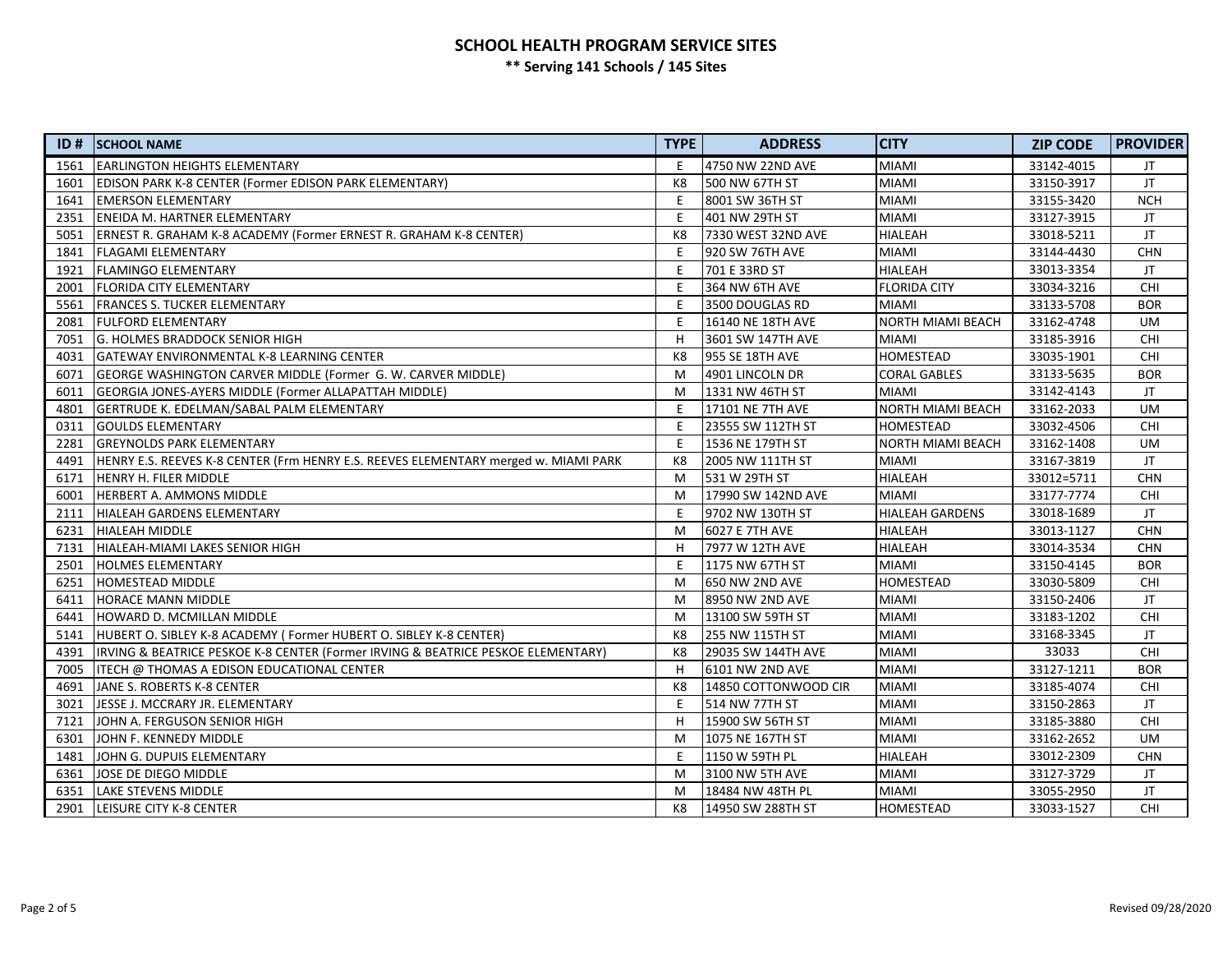# **SCHOOL HEALTH PROGRAM SERVICE SITES**

**\*\* Serving 141 Schools / 145 Sites**

| ID#  | <b>SCHOOL NAME</b>                                                   | <b>TYPE</b>    | <b>ADDRESS</b>        | <b>CITY</b>                  | <b>ZIP CODE</b> | <b>PROVIDER</b> |
|------|----------------------------------------------------------------------|----------------|-----------------------|------------------------------|-----------------|-----------------|
| 0081 | LENORA BRAYNON SMITH ELEMENTARY                                      | E              | 4700 NW 12TH AVE      | <b>MIAMI</b>                 | 33127-2214      | <b>BOR</b>      |
| 2981 | LIBERTY CITY ELEMENTARY                                              | E              | 1855 NW 71ST ST       | <b>MIAMI</b>                 | 33147-6334      | <b>BOR</b>      |
| 3041 | LORAH PARK ELEMENTARY                                                | E              | 5160 NW 31ST AVE      | <b>MIAMI</b>                 | 33142-3439      | JT.             |
| 3061 | LUDLAM ELEMENTARY                                                    | E              | 6639 SW 74TH ST       | SOUTH MIAMI                  | 33143-4621      | <b>CHN</b>      |
| 5711 | MAE M. WALTERS ELEMENTARY                                            | E              | 650 W 33RD ST         | <b>HIALEAH</b>               | 33012-5113      | <b>CHN</b>      |
| 3421 | lMARCUS.A. MILAM K-8 CENTER                                          | K8             | 6020 W 16TH AVE       | <b>HIALEAH</b>               | 33012-6214      | JT.             |
| 1371 | MARJORY STONEMAN DOUGLAS ELEMENTARY (3-5TH)**                        | E              | 11901 SW 2ND ST       | <b>MIAMI</b>                 | 33184-1601      | <b>CHI</b>      |
| 1371 | MARJORY STONEMAN DOUGLAS ELEMENTARY (K)**                            | E              | 650 NW 132ND AVE      | <b>MIAMI</b>                 | 33184           | <b>CHI</b>      |
| 1371 | MARJORY STONEMAN DOUGLAS ELEMENTARY (PREK, 1ST, 2ND)**               | E              | 11920 NW 2ND ST       | <b>MIAMI</b>                 | 33182           | <b>CHI</b>      |
| 0111 | MAYA ANGELOU ELEMENTARY                                              | E              | 1850 NW 32ND ST       | <b>MIAMI</b>                 | 33142-6036      | JT.             |
| 3181 | MELROSE ELEMENTARY                                                   | E              | 3050 NW 35TH ST       | <b>MIAMI</b>                 | 33142-5242      | JT.             |
| 0761 | MIAMI BEACH FIENBERG/FISHER K-8 (Former FIENBERG/FISHER K-8 CENTER)  | K <sub>8</sub> | 1420 WASHINGTON AVE   | <b>MIAMI BEACH</b>           | 33139-4110      | <b>BOR</b>      |
| 6541 | MIAMI BEACH NAUTILUS MIDDLE (Former NAUTILUS MIDDLE)                 | M              | 4301 N MICHIGAN AVE   | <b>MIAMI BEACH</b>           | 33140-2914      | <b>BOR</b>      |
| 7201 | MIAMI BEACH SENIOR HIGH                                              | H              | 2231 PRAIRIE AVE      | <b>MIAMI BEACH</b>           | 33139-1517      | <b>BOR</b>      |
| 5091 | MIAMI BEACH SOUTH POINTE ELEMENTARY (Former SOUTH POINTE ELEMENTARY) | E              | 1050 4TH ST           | <b>MIAMI BEACH</b>           | 33139-6809      | <b>BOR</b>      |
| 7231 | MIAMI CAROL CITY SENIOR HIGH                                         | H              | 3301 MIAMI GARDENS DR | <b>MIAMI GARDENS</b>         | 33056           | JT              |
| 7251 | MIAMI CENTRAL SENIOR HIGH                                            | H              | 1781 NW 95TH ST       | <b>MIAMI</b>                 | 33147-3159      | JT.             |
| 7301 | MIAMI EDISON SENIOR HIGH                                             | H              | 6161 NW 5TH CT        | <b>MIAMI</b>                 | 33127-1259      | <b>BOR</b>      |
| 6501 | MIAMI LAKES MIDDLE                                                   | M              | 6425 MIAMI LAKEWAY N  | <b>HIALEAH</b>               | 33014-6643      | <b>CHN</b>      |
| 7381 | MIAMI NORLAND SENIOR HIGH                                            | H              | 1193 NW 193 ST        | <b>MIAMI</b>                 | 33169-3122      | JT.             |
| 7411 | MIAMI NORTHWESTERN SENIOR HIGH                                       | H              | 1100 NW 71ST ST       | <b>MIAMI</b>                 | 33150-3894      | JT.             |
| 7461 | MIAMI SENIOR HIGH                                                    | H              | 2450 SW 1ST ST        | <b>MIAMI</b>                 | 33135-1402      | <b>BOR</b>      |
| 5971 | <b>NATHAN B. YOUNG ELEMENTARY</b>                                    | E              | 14120 NW 24TH AVE     | OPA-LOCKA                    | 33054-3729      | JT              |
| 3661 | NATURAL BRIDGE ELEMENTARY                                            | E              | 1650 NE 141ST ST      | <b>NORTH MIAMI</b>           | 33181-1321      | JT.             |
| 6571 | <b>NORLAND MIDDLE</b>                                                | M              | 1235 NW 192ND TER     | <b>MIAMI</b>                 | 33169-3441      | JT.             |
| 3741 | NORTH BEACH ELEMENTARY                                               | E              | 4100 PRAIRIE AVE      | <b>MIAMI BEACH</b>           | 33140-3516      | <b>BOR</b>      |
| 3821 | <b>NORTH COUNTY K-8 CENTER</b>                                       | K8             | 3250 NW 207TH ST      | <b>MIAMI GARDENS</b>         | 33056-1379      | <b>CHN</b>      |
| 7541 | NORTH MIAMI BEACH SENIOR HIGH                                        | H              | 1247 NE 167TH ST      | <b>NORTH MIAMI BEACH</b>     | 33162-2763      | <b>UM</b>       |
| 6631 | <b>NORTH MIAMI MIDDLE</b>                                            | M              | 700 NE 137 ST         | <b>NORTH MIAMI</b>           | 33161-3200      | <b>UM</b>       |
| 7591 | NORTH MIAMI SENIOR HIGH                                              | H              | 13110 NE 8TH AVE      | <b>NORTH MIAMI</b>           | 33161-4108      | <b>UM</b>       |
| 4021 | OAK GROVE ELEMENTARY                                                 | E              | 15640 NE 8TH AVE      | <b>MIAMI</b>                 | 33162-5201      | JT              |
| 4091 | OLYMPIA HEIGHTS ELEMENTARY                                           | E              | 9797 SW 40TH ST       | <b>MIAMI</b>                 | 33165-4077      |                 |
| 4171 | <b>ORCHARD VILLA ELEMENTARY</b>                                      | E              | 5720 NW 13TH AVE      | <b>MIAMI</b>                 | 33142-2604      |                 |
| 4241 | <b>PALM LAKES ELEMENTARY</b>                                         | E              | 7450 W 16TH AVE       | <b>HIALEAH</b><br>33014-3832 |                 | <b>CHN</b>      |
| 6681 | <b>PALM SPRINGS MIDDLE</b>                                           | M              | 1025 W 56TH ST        | <b>HIALEAH</b><br>33012-2367 |                 | <b>BOR</b>      |
| 6041 | <b>PAUL W. BELL MIDDLE</b>                                           | M              | 11800 NW 2ND ST       | <b>MIAMI</b>                 | 33182-1342      | <b>CHI</b>      |
| 6741 | PONCE DE LEON MIDDLE                                                 | M              | 5801 AUGUSTO ST       | <b>CORAL GABLES</b>          | 33146-2606      | <b>BOR</b>      |
| 4611 | REDONDO ELEMENTARY                                                   | E              | 18480 SW 304TH ST     | HOMESTEAD                    | 33030-3915      | <b>CHI</b>      |
| 6781 | <b>IRICHMOND HEIGHTS MIDDLE</b>                                      | M              | 15015 SW 103RD AVE    | <b>MIAMI</b>                 | 33176-7746      | <b>NCH</b>      |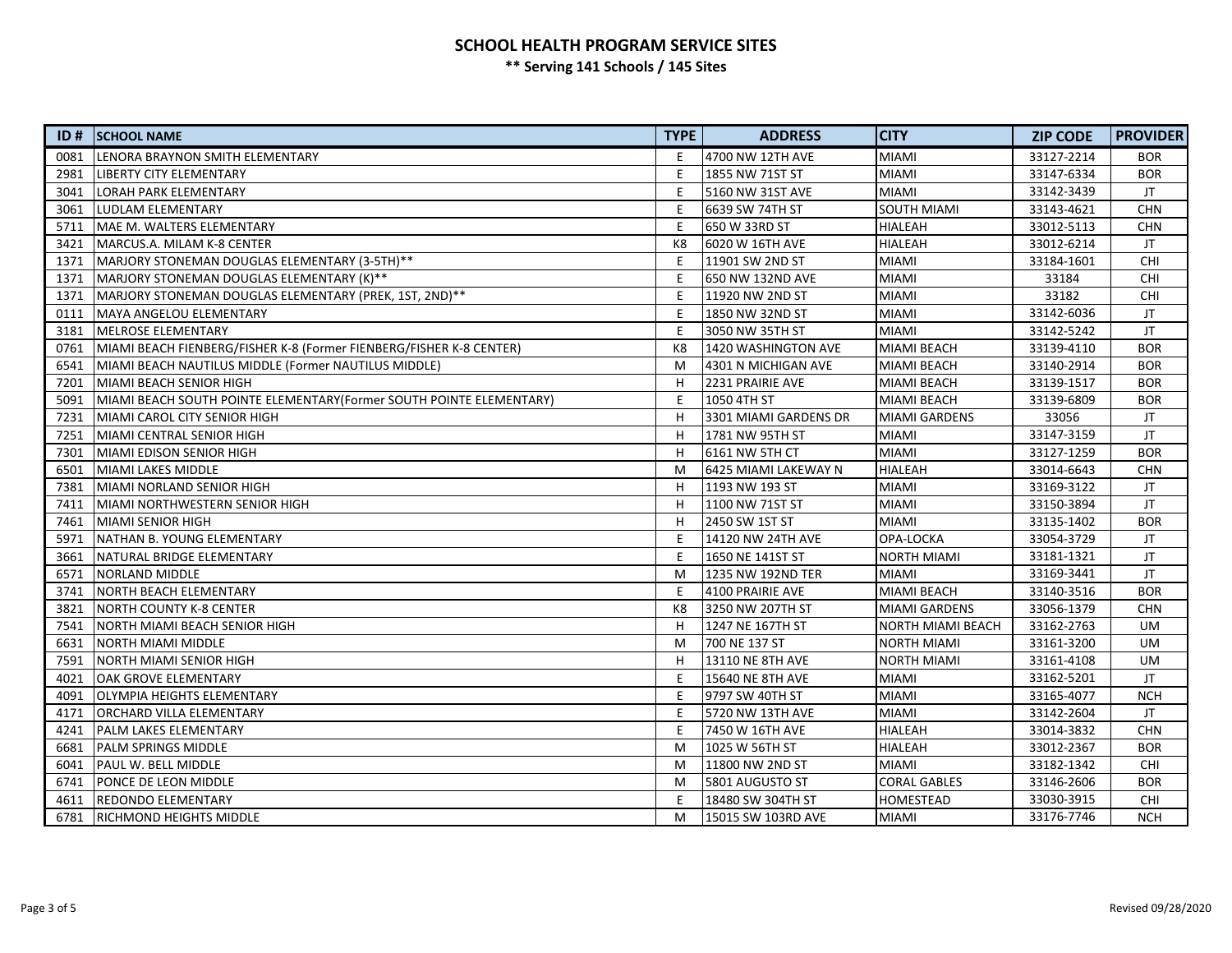## **SCHOOL HEALTH PROGRAM SERVICE SITES \*\* Serving 141 Schools / 145 Sites**

| ID#  | <b>SCHOOL NAME</b>                                                              | <b>TYPE</b> | <b>ADDRESS</b>         | <b>CITY</b>               | <b>ZIP CODE</b> | <b>PROVIDER</b> |
|------|---------------------------------------------------------------------------------|-------------|------------------------|---------------------------|-----------------|-----------------|
| 4681 | RIVERSIDE ELEMENTARY (Former RIVERSIDE ELEMENTARY) COMMUNITY                    | E           | 1190 SW 2ND ST         | <b>MIAMI</b>              | 33130-1059      | <b>BOR</b>      |
| 6801 | <b>RIVIERA MIDDLE</b>                                                           | M           | 10301 SW 48TH ST       | <b>MIAMI</b>              | 33165-5639      | <b>BOR</b>      |
| 3541 | ROBERT RUSSA MOTON ELEMENTARY                                                   | Ε           | 18050 HOMESTEAD AVE    | <b>PERRINE</b>            | 33157-5529      | <b>CHI</b>      |
| 4721 | <b>ROCKWAY ELEMENTARY</b>                                                       | E           | 2790 SW 93RD CT        | <b>MIAMI</b>              | 33165-3144      | <b>CHN</b>      |
| 6821 | <b>ROCKWAY MIDDLE</b>                                                           | M           | 19393 SW 29TH TER      | <b>MIAMI</b>              | 33165-3106      | <b>BOR</b>      |
| 4741 | lROYAL GREEN ELEMENTARY                                                         | Ε           | 13047 SW 47TH ST       | <b>MIAMI</b>              | 33175-4517      | <b>CHI</b>      |
| 4761 | ROYAL PALM ELEMENTARY                                                           |             | 4200 SW 112TH CT       | <b>MIAMI</b>              | 33165-4642      | <b>NCH</b>      |
| 6121 | <b>RUBEN DARIO MIDDLE</b>                                                       | M           | <b>350 NW 97TH AVE</b> | <b>MIAMI</b>              | 33172-4107      | <b>BOR</b>      |
| 0241 | RUTH K BROAD BAY HARBOR K-8 CENTER (Former RUTH K. BROAD-BAY HARBOR ELEMENTARY) | K8          | 1155 93RD ST           | <b>BAY HARBOR ISLANDS</b> | 33154-3907      | <b>BOR</b>      |
| 4841 | <b>SANTA CLARA ELEMENTARY</b>                                                   | E           | 1051 NW 29TH TER       | <b>MIAMI</b>              | 33127-3842      | <b>BOR</b>      |
| 5041 | <b>SILVER BLUFF ELEMENTARY</b>                                                  | Ε           | 2609 SW 25TH AVE       | <b>MIAMI</b>              | 33133-2214      | <b>BOR</b>      |
| 7701 | <b>SOUTH DADE SENIOR HIGH</b>                                                   |             | 28401 SW 167TH AVE     | <b>HOMESTEAD</b>          | 33030-2005      | CHI             |
| 6881 | <b>SOUTH MIAMI MIDDLE</b>                                                       | M           | 16750 SW 60TH ST       | SOUTH MIAMI               | 33143-1909      | <b>CHN</b>      |
| 7721 | ISOUTH MIAMI SENIOR HIGH                                                        | H           | 6856 SW 53RD ST        | <b>MIAMI</b>              | 33155-5716      | <b>CHN</b>      |
| 7741 | ISOUTHWEST MIAMI SENIOR HIGH                                                    | H           | 8855 SW 50TH TER       | <b>MIAMI</b>              | 33165-6763      | <b>NCH</b>      |
| 6861 | ISOUTHWOOD MIDDLE                                                               | M           | 16301 SW 80TH AVE      | PALMETTO BAY              | 33157-3730      | <b>CHI</b>      |
| 2191 | <b>SPANISH LAKE ELEMENTARY</b>                                                  | F           | 7940 NW 194TH ST       | <b>HIALEAH</b>            | 33015-6415      | JT              |
| 5401 | <b>SUNSET ELEMENTARY</b>                                                        | E           | 5120 SW 72ND ST        | <b>MIAMI</b>              | 33143-6024      | <b>BOR</b>      |
| 5441 | İSYLVANIA HEIGHTS ELEMENTARY                                                    | E           | 5901 SW 16TH ST        | <b>MIAMI</b>              | 33155-2106      | <b>CHN</b>      |
| 6281 | <b>THOMAS JEFFERSON MIDDLE</b>                                                  | M           | 525 NW 147TH ST        | <b>MIAMI</b>              | 33168-4213      | JT              |
| 5481 | <b>TREASURE ISLAND ELEMENTARY</b>                                               | E           | 7540 E TREASURE DR     | <b>NORTH BAY VILLAGE</b>  | 33141-4324      | <b>BOR</b>      |
| 5521 | <b>TROPICAL ELEMENTARY</b>                                                      | E           | 4545 SW 104TH AVE      | <b>MIAMI</b>              | 33165-5634      | <b>BOR</b>      |
| 0401 | VAN E. BLANTON ELEMENTARY                                                       | E           | 10327 NW 11TH AVE      | <b>MIAMI</b>              | 33150-1021      | JT              |
| 6901 | W. R. THOMAS MIDDLE                                                             | M           | 13001 SW 26TH ST       | <b>MIAMI</b>              | 33175-1815      | <b>NCH</b>      |
| 3111 | <b>WESLEY MATTHEWS ELEMENTARY</b>                                               | Ε           | 12345 SW 18TH TER      | <b>MIAMI</b>              | 33175-7714      | <b>NCH</b>      |
| 2371 | WEST HIALEAH GARDENS ELEMENTARY                                                 | E           | 11990 NW 92ND AVE      | <b>HIALEAH GARDENS</b>    | 33018-4111      | JT.             |
| 5791 | WEST HOMESTEAD K-8 CENTER (Former WEST HOMESTEAD ELEMENTARY)                    | K8          | 1550 SW 6TH ST         | HOMESTEAD                 | 33030-6711      | <b>CHI</b>      |
| 6961 | <b>WEST MIAMI MIDDLE</b>                                                        | M           | 7525 SW 24TH ST        | <b>MIAMI</b>              | 33155-1405      | <b>NCH</b>      |
| 2511 | <b>ZORA NEALE HURSTON ELEMENTARY</b>                                            | Ε           | 13137 SW 26TH ST       | <b>MIAMI</b>              | 33175-1817      | <b>CHI</b>      |